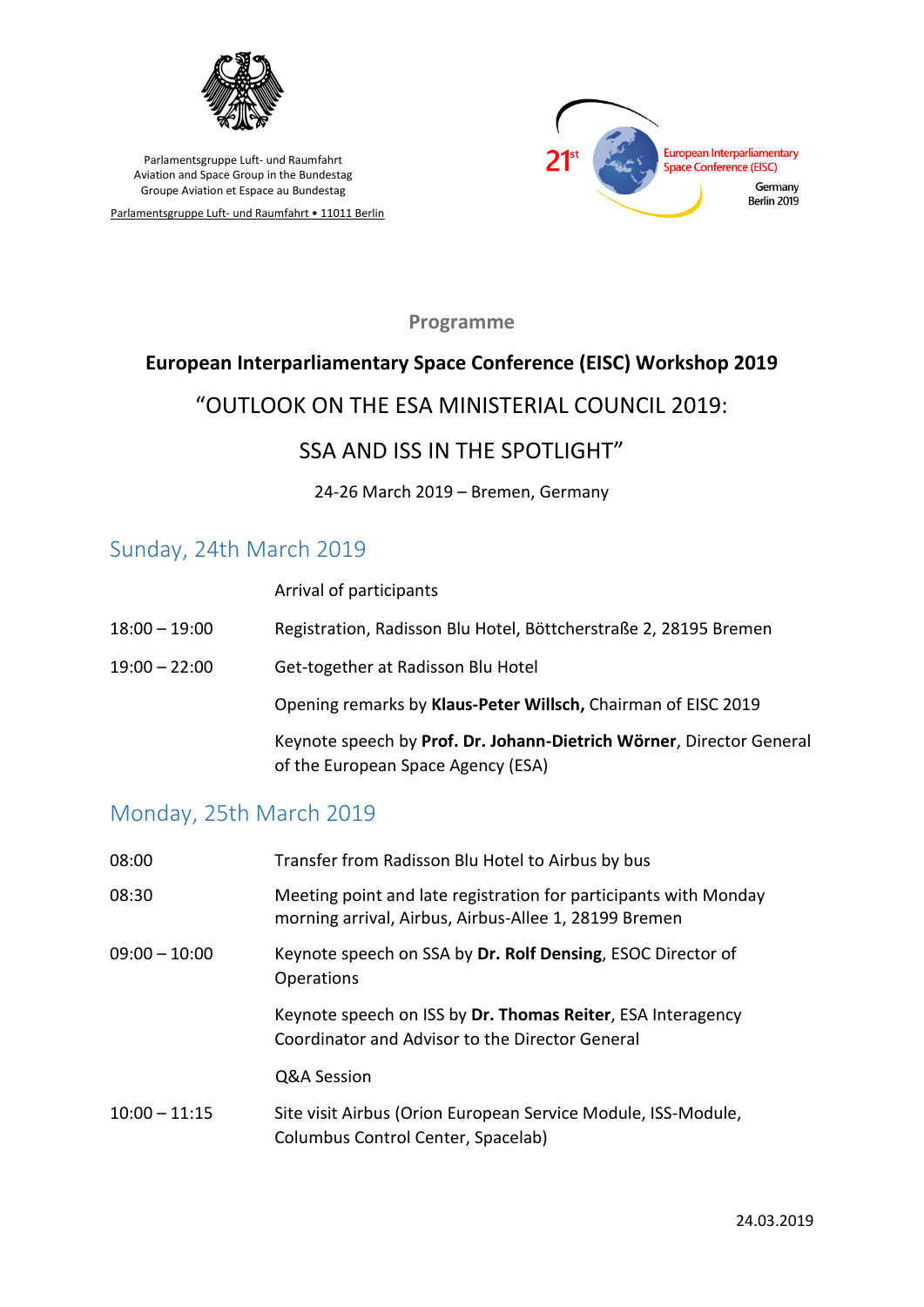

Parlamentsgruppe Luft- und Raumfahrt • 11011 Berlin



| $11:15 - 12:30$ | Site visit ArianeGroup (Ariane 5 Upper Stage Integration, New Ariane 6<br>Upper Stage Integration Center)                                               |
|-----------------|---------------------------------------------------------------------------------------------------------------------------------------------------------|
| $12:30 - 13:00$ | Transfer to German Aerospace Center (DLR), Robert-Hooke-Str. 7,<br>28359 Bremen                                                                         |
| $13:00 - 14:00$ | Lunch at German Aerospace Center (DLR)                                                                                                                  |
|                 | Keynote speech by Prof. Dr. Hansjörg Dittus, DLR Executive Board<br>Member for Space Research and Technology                                            |
| $14:00 - 15:00$ | Site visit DLR (DLR School Lab Bremen, LAMA, Integration Laboratory,<br>Cryo-Lab)                                                                       |
| $15:00 - 15:15$ | Transfer to OHB, Manfred-Fuchs-Platz 2-4, 28359 Bremen                                                                                                  |
| $15:15 - 16:15$ | Site visit OHB (view from the gallery into the clean room "Galileo hall",<br>e.g. of the production of Meteosat Third Generation Weather<br>Satellites) |
| $16:15 - 16:30$ | Transfer to the Center of Applied Space Technology and Microgravity<br>(ZARM), Am Fallturm 2, 28359 Bremen                                              |
| $16:30 - 17:30$ | Site visit ZARM                                                                                                                                         |
| $17:30 - 18:00$ | Transfer from ZARM to Radisson Blu Hotel by bus                                                                                                         |
| $18:00 - 19:00$ | <b>Break</b>                                                                                                                                            |
| $19:00 - 22:00$ | Dinner, Bremen City Hall, Am Markt 21, 28195 Bremen                                                                                                     |
|                 | Closing remarks by Klaus-Peter Willsch, Chairman of EISC 2019                                                                                           |
|                 | Dinner speech by Martin Günthner, Minister of Economic Affairs,<br>Labour and Ports of the German Federal State of Bremen                               |

# Tuesday, 26th March 2019

### Departure of participants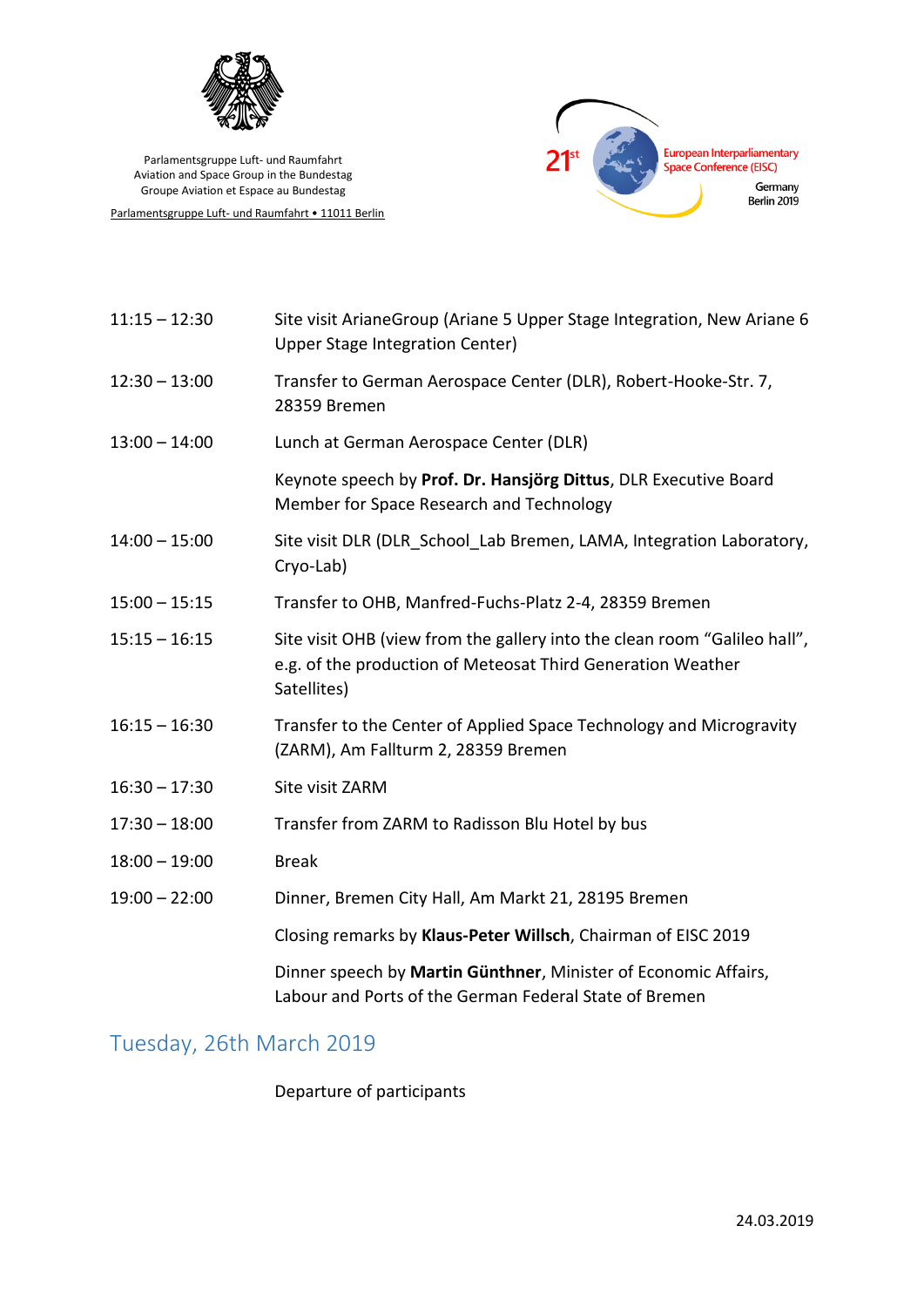

Parlamentsgruppe Luft- und Raumfahrt • 11011 Berlin



# General Information

#### **1. Registration and Badges**

The registration desk will be open at Radisson Blu Hotel on Sunday, 24 March from 18:00 to 19:00. For participants arriving on Monday, 25 March, badges will be distributed on the bus on Monday morning.

### **2. Transportation**

Kindly note that the organizers do not provide transportation from/to the airport. The city center/Radisson Blu Hotel can easily be reached by public transport with tram line 6 until "Domsheide" within approx. 10 minutes. For participants arriving on Monday morning: Airbus is located close to the airport and is only a short walk away (approx. 10 minutes).

#### **3. Dress Code**

Business attire is required for the dinner in the City Hall on Monday evening.

#### **4. Special need**

Participants should inform the EISC secretariat of any special needs (e.g. wheel chair access, dietary requirements etc.)

#### **5. Conference Secretariat**

ESPI Secretariat Matteo Tugnoli Resident Fellow, European Space Policy Institute Phone: +43 1718 11 18 26 Email: [matteo.tugnoli@espi.or.at](mailto:matteo.tugnoli@espi.or.at)